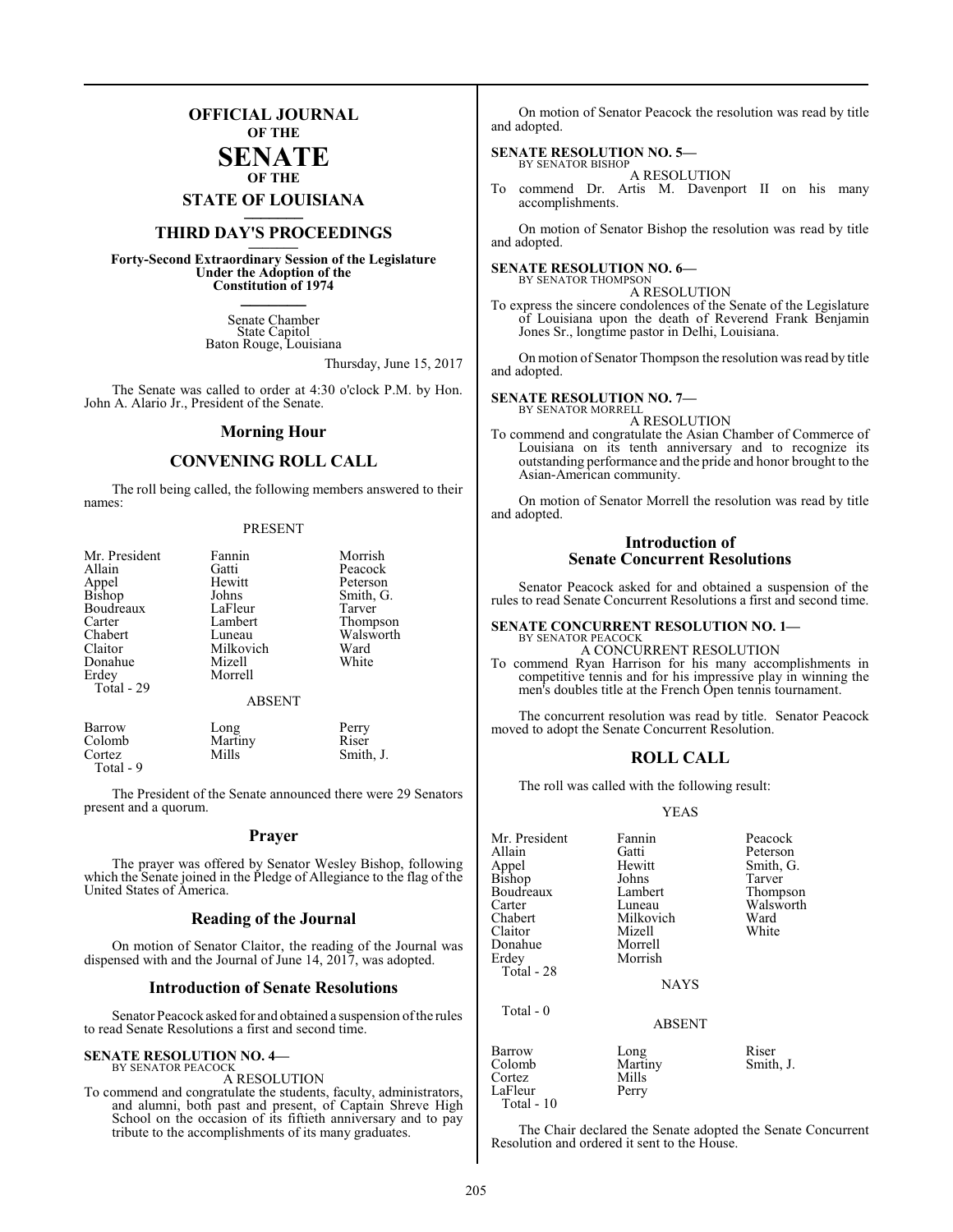## **Page 2 SENATE 3rd DAY'S PROCEEDINGS**

June 15, 2017

#### **SENATE CONCURRENT RESOLUTION NO. 2—**

BY SENATOR PEACOCK A CONCURRENT RESOLUTION

To commend and congratulate the students, faculty, administrators, and alumni, both past and present, of Captain Shreve High School on the occasion of its fiftieth anniversary and to pay tribute to the accomplishments of its many graduates.

The concurrent resolution was read by title. Senator Peacock moved to adopt the Senate Concurrent Resolution.

#### **ROLL CALL**

The roll was called with the following result:

#### YEAS

Mr. President Fannin Morrish<br>Allain Gatti Peacock Allain Gatti Peacock Appel Hewitt Peterson<br>Bishop Johns Smith, G Boudreaux LaFleur<br>Carter Lambert Carter Lambert Thompson<br>
Chabert Luneau Walsworth Chabert Luneau Walsworth<br>
Claitor Milkovich Ward Donahue<br>Erdev

Johns Smith, G.<br>LaFleur Tarver Milkovich Ward<br>
Mizell White Morrell

#### NAYS

Total - 29

#### ABSENT

| Barrow<br>Colomb<br>Cortez<br>Total - 9 | Long<br>Martiny<br>Mills | Perry<br>Riser<br>Smith, J. |
|-----------------------------------------|--------------------------|-----------------------------|
|-----------------------------------------|--------------------------|-----------------------------|

The Chair declared the Senate adopted the Senate Concurrent Resolution and ordered it sent to the House.

#### **Reports of Committees**

The following reports of committees were received and read:

#### **REPORT OF COMMITTEE ON**

#### **FINANCE**

Senator Eric LaFleur, Chairman on behalf of the Committee on Finance, submitted the following report:

#### June 15, 2017

To the President and Members of the Senate:

I am directed by your Committee on Finance to submit the following report:

#### **HOUSE BILL NO. 1—** BY REPRESENTATIVE HENRY

AN ACT

Making annual appropriations for Fiscal Year 2017-2018 for the ordinary expenses of the executive branch of state government, pensions, public schools, public roads, public charities, and state institutions and providing with respect to the expenditure ofsaid appropriations.

Reported favorably.

**HOUSE BILL NO. 4—** BY REPRESENTATIVE HENRY AN ACT

To amend and reenact R.S. 39:100.21, relative to special treasury funds; to provide for the transfer, deposits, and use, as specified, of certain treasury funds; to provide for the deposits into and uses of the Overcollections Fund; to provide for effectiveness; and to provide for related matters.

Reported favorably.

#### **HOUSE BILL NO. 5—** BY REPRESENTATIVE HENRY

AN ACT

To appropriate funds and to make certain reductions in appropriations fromcertain sources to be allocated to designated agencies and purposes in specific amounts for the making of supplemental appropriations for Fiscal Year 2016-2017; to provide for an effective date; and to provide for related matters.

Reported favorably.

Respectfully submitted, ERIC LAFLEUR Chairman

#### **REPORT OF COMMITTEE ON**

#### **REVENUE AND FISCAL AFFAIRS**

Senator Jean-Paul "JP" Morrell, Chairman on behalf of the Committee on Revenue and Fiscal Affairs, submitted the following report:

June 15, 2017

To the President and Members of the Senate:

I am directed by your Committee on Revenue and Fiscal Affairs to submit the following report:

## **HOUSE BILL NO. 2—** BY REPRESENTATIVE ABRAMSON

AN ACT

To provide with respect to the capital outlay budget and the capital outlay program for state government, state institutions, and other public entities; to provide for the designation of projects and improvements; to provide for the financing thereof making appropriations from certain sources; and to provide for related matters.

Reported with amendments.

**HOUSE BILL NO. 3—** BY REPRESENTATIVE ABRAMSON

AN ACT

To enact the Omnibus Bond Authorization Act of 2017, relative to the implementation of a five-year capital improvement program; to provide for the repeal of certain prior bond authorizations; to provide for new bond authorizations; to provide for authorization and sale of such bonds by the State Bond Commission; to provide relative to the submission of capital outlay applications; to provide with respect to the resubmission of certain capital outlay budget requests; to require approval of the State Bond Commission under certain circumstances; to provide for an effective date; and to provide for related matters.

Reported with amendments.

#### **HOUSE BILL NO. 7—**

BY REPRESENTATIVE ABRAMSON

- AN ACT
- To provide for limitations on certain appropriations included in the Capital Outlay Act for Fiscal Year 2017-2018; to provide relative to the capital outlay program for Fiscal Year 2017-2018;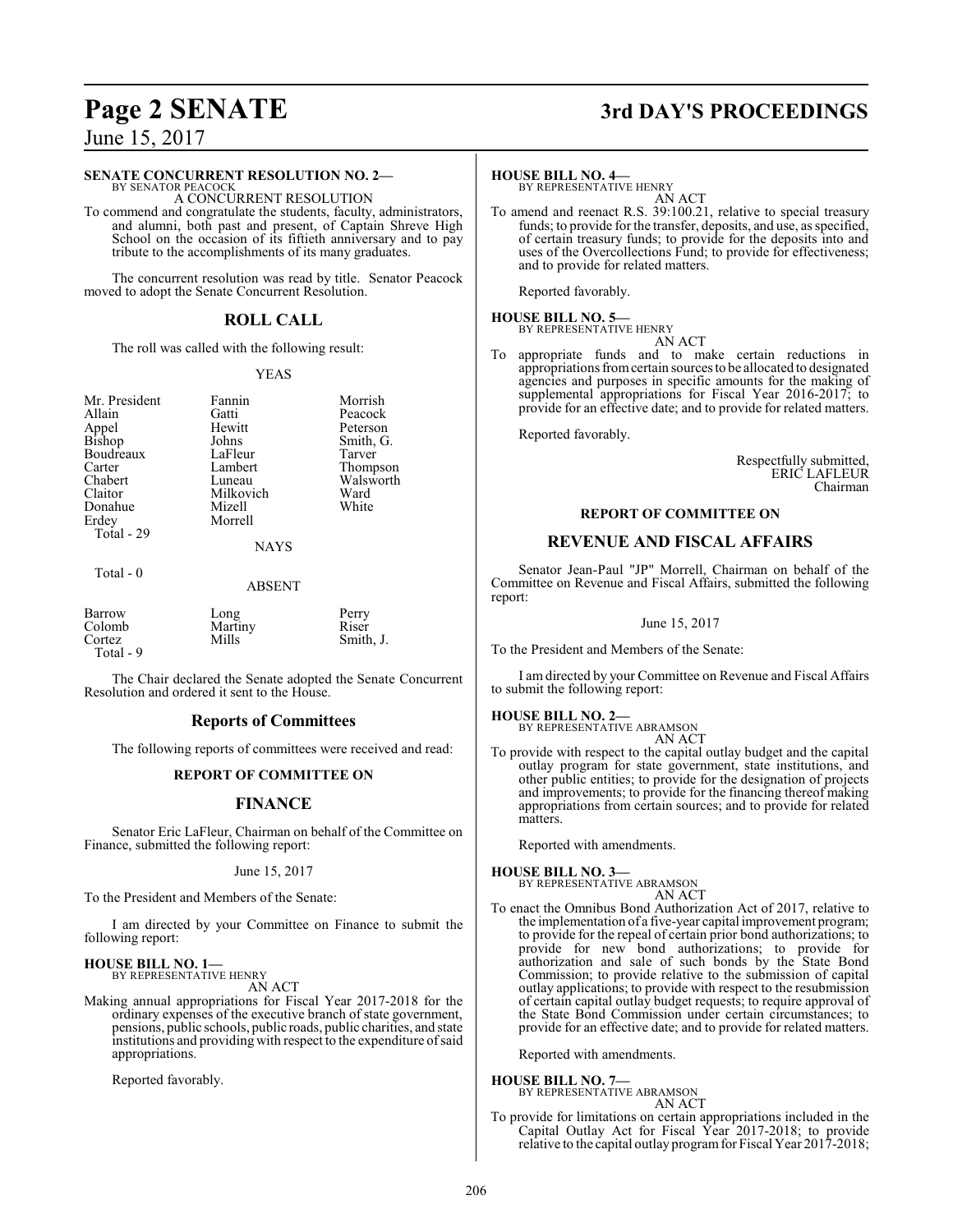## **3rd DAY'S PROCEEDINGS Page 3 SENATE**

# June 15, 2017

to exempt certain capital outlay appropriations from certain budget request application and late approval requirements; to extend application and late approval deadlines for certain capital outlay budget request appropriations; to require certain actions to receive approval from the commissioner of administration; to provide for an effective date; and to provide for related matters.

Reported with amendments.

Respectfully submitted, JEAN-PAUL "JP" MORRELL Chairman

#### **House Bills and Joint Resolutions on Second Reading Just Reported by Committees**

Senator Morrell asked for and obtained a suspension of the rules to take up House Bills and Joint Resolutions just reported by Committees.

#### **HOUSE BILL NO. 1—**

BY REPRESENTATIVE HENRY AN ACT

Making annual appropriations for Fiscal Year 2017-2018 for the ordinary expenses of the executive branch of state government, pensions, public schools, public roads, public charities, and state institutions and providing with respect to the expenditure ofsaid appropriations.

Reported favorably by the Committee on Finance. The bill was read by title and referred to the Legislative Bureau.

#### **HOUSE BILL NO. 2—**

BY REPRESENTATIVE ABRAMSON AN ACT

To provide with respect to the capital outlay budget and the capital outlay programfor state government, state institutions, and other public entities; to provide for the designation of projects and improvements; to provide for the financing thereof making appropriations from certain sources; and to provide for related matters.

Reported with amendments by the Committee on Revenue and Fiscal Affairs.

#### **SENATE COMMITTEE AMENDMENTS**

Amendments proposed by Senate Committee on Revenue and Fiscal Affairs to Reengrossed House Bill No. 2 by Representative Abramson

#### AMENDMENT NO. 1

On page 16, delete lines 26 and 27, and insert: "Provided, however, Ascension Parish shall enter into an agreement with the Department of Transportation and Development to accept ownership of Louisiana Highway 930 upon completion of construction."

### AMENDMENT NO. 2

On page 29, delete lines 43 through 48

AMENDMENT NO. 3 On page 36, between lines 17 and 18, insert:

#### "**36/P40 GRAND ISLE PORT**

(1397) Pier and Bulkhead Project, Planning and Construction (Jefferson) Payable from General Obligation Bonds<br>Priority 2

AMENDMENT NO. 4 On page 36, delete lines 20 through 28

#### AMENDMENT NO. 5

On page 38, line 20, change "Priority 2" to "Priority 5"

#### AMENDMENT NO. 6

On page 40, between lines 19 and 20 insert:

| "(112) | New Access Road in the Churchill Technology |            |
|--------|---------------------------------------------|------------|
|        | and Business Park for Delgado Community     |            |
|        | College's Advanced Manufacturing and River  |            |
|        | City Campus, Planning and Construction      |            |
|        | (Jefferson)                                 |            |
|        | Payable from General Obligation Bonds       |            |
|        | Priority 2                                  | 1,548,648  |
|        | Priority 5                                  | 2,382,535  |
|        | Total                                       | 3.931.183" |
|        |                                             |            |

AMENDMENT NO. 7

On page 41, between lines 27 and 28, insert:

| "(1028) | Preservation and Restoration of Historic |            |
|---------|------------------------------------------|------------|
|         | Structures for Hope Haven/Madonna Manor  |            |
|         | Campus, Planning and Construction        |            |
|         | (Jefferson)                              |            |
|         | Payable from General Obligation Bonds    |            |
|         | Priority 1                               | 1,000,000  |
|         | Priority 5                               | 4,000,000  |
|         | Total                                    | 5,000,000" |

#### AMENDMENT NO. 8

On page 44, line 11, change "Priority 2" to "Priority 1"

#### AMENDMENT NO. 9

On page 46, between lines 42 and 43, insert:

"(367) Mechanicville Gym - Multi-Purpose Building, Planning and Construction (Terrebonne) Payable from General Obligation Bonds Priority 1 <br>
Priority 5 <br>
8 <br>
231,700<br>
8 <br>
16,500 Priority 5<br>Total <sup>2</sup>48,200"

#### AMENDMENT NO. 10

On page 48, line 29, change "&" to "and"

AMENDMENT NO. 11 On page 59, delete lines 25 through 36

AMENDMENT NO. 12 On page 70, delete lines 37 through 45

AMENDMENT NO. 13 On page 71, between lines 12 and 13, insert:

#### "**50/NFL BOGALUSA YMCA**

(675) New Roof and Equipment Upgrades for the Bogalusa YMCA, Planning and Construction (Washington) Payable from General Obligation Bonds Priority 2 \$ 94,000"

AMENDMENT NO. 14

On page 72, between lines 23 and 24, insert: "Provided that this appropriation shall be used for the acquisition of property in Downtown New Orleans for the BioDistrict of New Orleans at 2011 Bienville Street."

#### AMENDMENT NO. 15 On page 77, delete lines 9 through 16

AMENDMENT NO. 16

On page 78, line 24, change "Excellence," to "Excellence and Innovation Center,"

 $363,000"$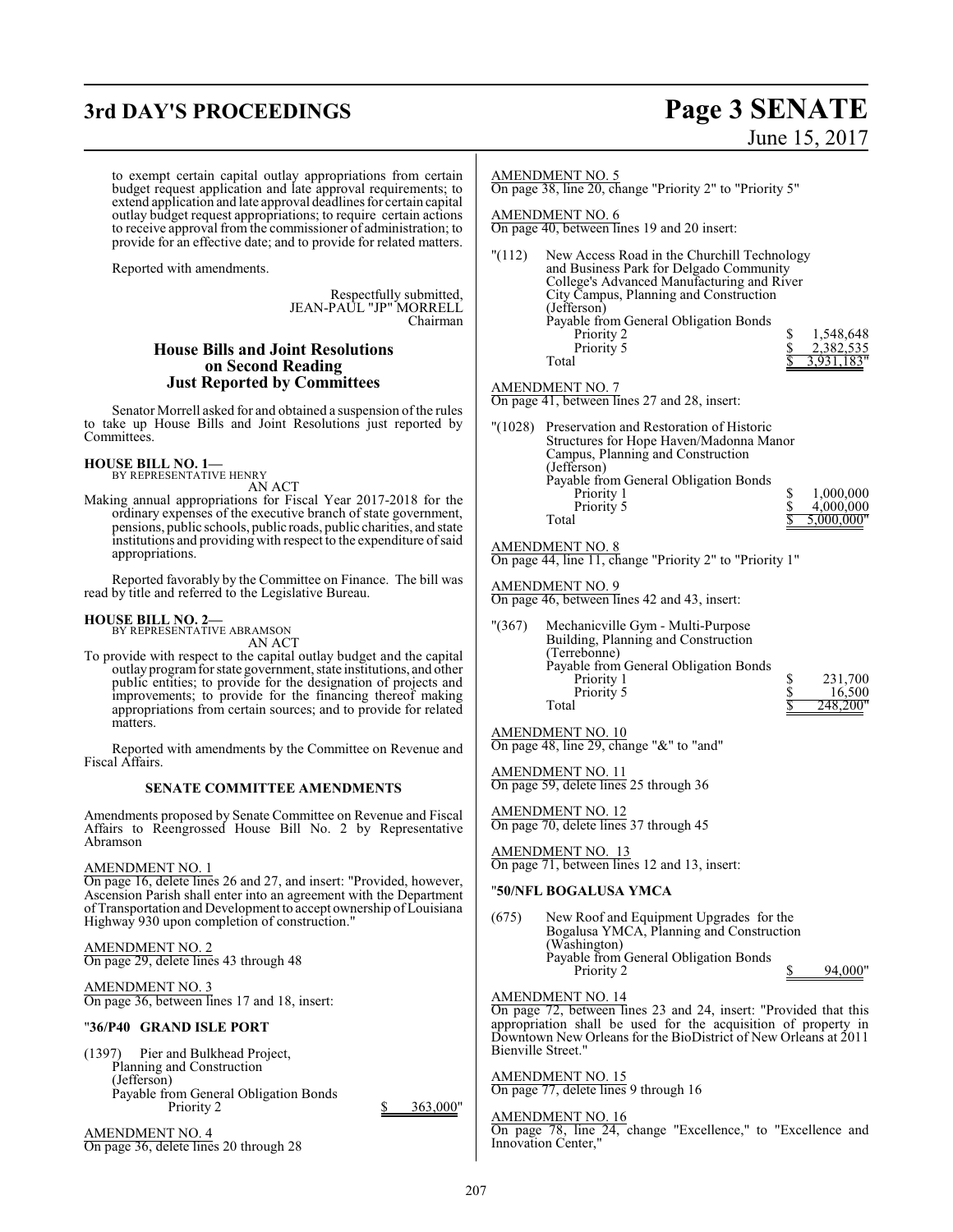June 15, 2017

#### AMENDMENT NO. 17

On page 78, delete lines 28 through 30, and insert:

| "Priority 1<br>Priority 2<br>Priority 5<br>Total | 3,500,000<br>2,500,000<br>11,500,000<br>7,500,000" |
|--------------------------------------------------|----------------------------------------------------|
|                                                  |                                                    |
| <b>AMENDMENT NO. 18</b>                          |                                                    |

On page 82, delete line 27 and insert:

| "Priority 1 | 84,700     |
|-------------|------------|
| Priority 2  | 1,850,000  |
| Priority 5  | 2,000,000  |
| Total       | 3.934.700" |

#### AMENDMENT NO. 19

On page 104, line 17, change "( )" to "(1449)"

#### AMENDMENT NO. 20

On page 104, line 24, change "( )" to "(1456)"

#### AMENDMENT NO. 21

On page 124, line 11, after "requirements." and before "Notwithstanding" insert: "Notwithstanding anything contained in this Act, any prior Capital Outlay Act, any other provision of law, or the provisions of R.S.  $39:112(E)(2)$  to the contrary, the project for the Village of Doyline Wastewater Treatment Facility shall be exempt from all local match requirements."

#### AMENDMENT NO. 22

On page 124, line 26, after "project.", delete the remainder ofthe line, and delete lines 27 through 30

On motion of Senator Morrell, the committee amendment was adopted. The amended bill was read by title and referred directly to the Legislative Bureau without the requirement of dual referral to the Committee on Finance.

#### **HOUSE BILL NO. 3—**

BY REPRESENTATIVE ABRAMSON AN ACT

To enact the Omnibus Bond Authorization Act of 2017, relative to the implementation of a five-year capital improvement program; to provide for the repeal of certain prior bond authorizations; to provide for new bond authorizations; to provide for authorization and sale of such bonds by the State Bond Commission; to provide relative to the submission of capital outlay applications; to provide with respect to the resubmission of certain capital outlay budget requests; to require approval of the State Bond Commission under certain circumstances; to provide for an effective date; and to provide for related matters.

Reported with amendments by the Committee on Revenue and Fiscal Affairs.

#### **SENATE COMMITTEE AMENDMENTS**

Amendments proposed by Senate Committee on Revenue and Fiscal Affairs to Reengrossed House Bill No. 3 by Representative Abramson

AMENDMENT NO. 1 On page 1, line 8, change "State Bond Commission" to "commissioner of administration"

AMENDMENT NO. 2 On page 8, line 5, change "June 19" to "June 30"

AMENDMENT NO. 3

On page 8, line 12, change "State Bond Commission" to "commissioner of administration"

## **Page 4 SENATE 3rd DAY'S PROCEEDINGS**

#### AMENDMENT NO. 4

On page 8, line 16, after "from the" delete the remainder of the line, delete lines 17 through 24 and insert "commissioner of administration. The commissioner of administration is hereby authorized to determine whether to exempt the Professional Specialties, USDA Veterinary Biologic Facility, Planning and Construction project from the public bid laws or the laws pertaining to the review of plans and specifications by the Office of Facility Planning and Control without prior authorization of the commissioner of administration, and the laws prohibiting such entity to be reimbursed for any such expenditures without prior authorization of the commissioner of administration. The commissioner of administration is further authorized to determine whether to exempt the Global Foundation for Better Education, Health and Environment, Inc., Urgent Care Facility, Planning and Construction project from the public bid laws, the laws pertaining to the review of plans and specifications by the Office of Facility Planning and Control without prior authorization, the laws prohibiting contracts from being entered into prior to the issuance of a line of credit, prior to the receipt of funding, or prior to the execution of a cooperative endeavor agreement, and the laws prohibiting such entity to be reimbursed for any such expenditures without prior authorization of the commissioner of administration."

On motion of Senator Morrell, the committee amendment was adopted. The amended bill was read by title and referred to the Legislative Bureau.

#### **HOUSE BILL NO. 4—**

BY REPRESENTATIVE HENRY

- AN ACT
- To amend and reenact R.S. 39:100.21, relative to special treasury funds; to provide for the transfer, deposits, and use, as specified, of certain treasury funds; to provide for the deposits into and uses of the Overcollections Fund; to provide for effectiveness; and to provide for related matters.

Reported favorably by the Committee on Finance. The bill was read by title and referred to the Legislative Bureau.

#### **HOUSE BILL NO. 5—**

BY REPRESENTATIVE HENRY

AN ACT To appropriate funds and to make certain reductions in appropriations fromcertain sources to be allocated to designated agencies and purposes in specific amounts for the making of supplemental appropriations for Fiscal Year 2016-2017; to provide for an effective date; and to provide for related matters.

Reported favorably by the Committee on Finance. The bill was read by title and referred to the Legislative Bureau.

#### **HOUSE BILL NO. 7—**

BY REPRESENTATIVE ABRAMSON AN ACT

To provide for limitations on certain appropriations included in the Capital Outlay Act for Fiscal Year 2017-2018; to provide relative to the capital outlay program for Fiscal Year 2017-2018; to exempt certain capital outlay appropriations from certain budget request application and late approval requirements; to extend application and late approval deadlines for certain capital outlay budget request appropriations; to require certain actions to receive approval from the commissioner of administration; to provide for an effective date; and to provide for related matters.

Reported with amendments by the Committee on Revenue and Fiscal Affairs.

#### **SENATE COMMITTEE AMENDMENTS**

Amendments proposed by Senate Committee on Revenue and Fiscal Affairs to Reengrossed House Bill No. 7 by Representative Abramson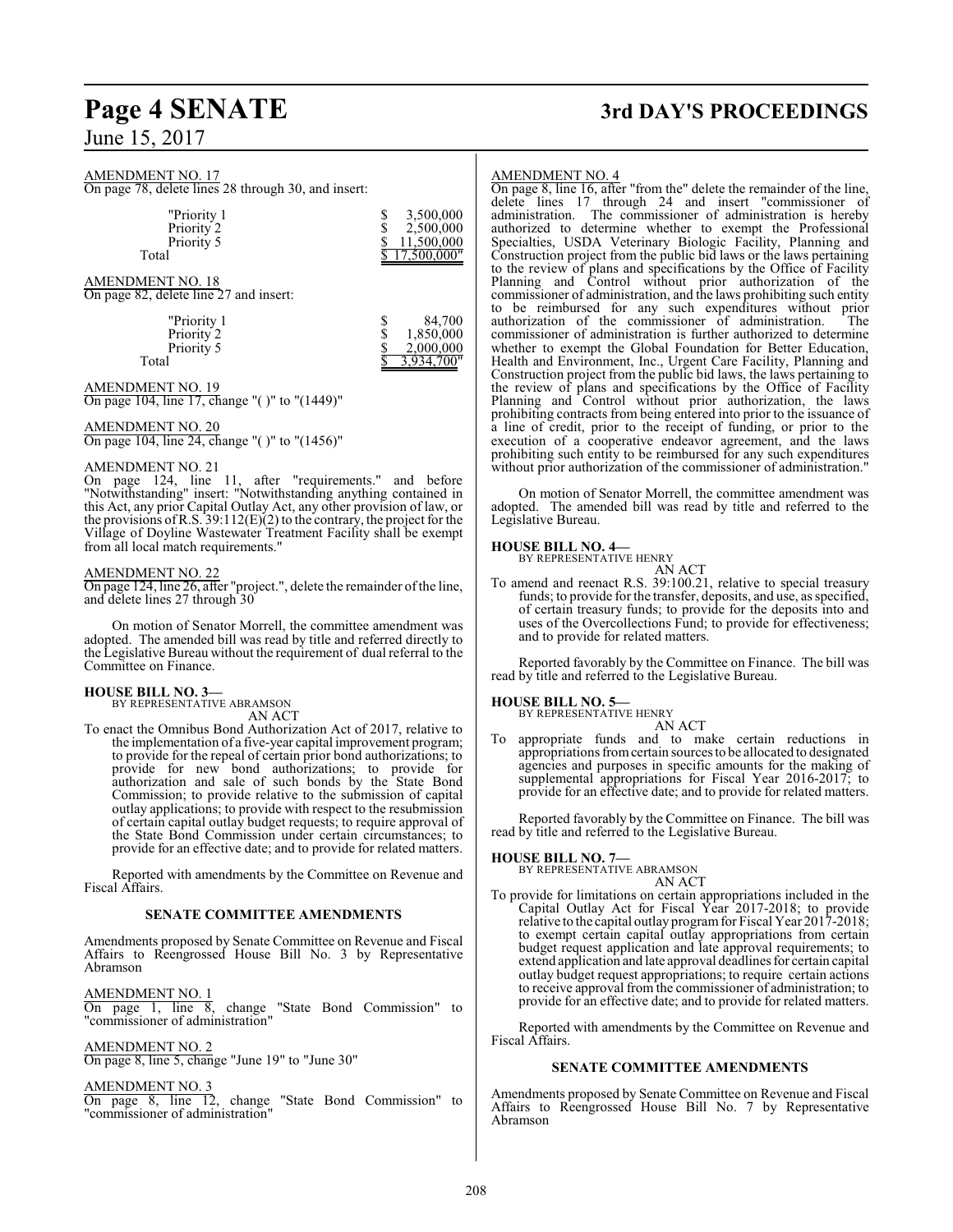# **3rd DAY'S PROCEEDINGS Page 5 SENATE**

# June 15, 2017

AMENDMENT NO. 1

On page 1, line 19, change "June 19" to "June 30"

#### AMENDMENT NO. 2

On page 2, line 4, change "State Bond Commission" to "commissioner of administration"

#### AMENDMENT NO. 3

On page 2, line 8, after "from the" delete the remainder of the line, delete lines 9 through 16 and insert: "commissioner of administration. The commissioner of administration is hereby authorized to determine whether to exempt the Professional Specialties, USDA Veterinary Biologic Facility, Planning and Construction project from the public bid laws or the laws pertaining to the review of plans and specifications by the Office of Facility Planning and Control without prior authorization of the commissioner of administration, and the laws prohibiting such entity to be reimbursed for any such expenditures without prior authorization of the commissioner of administration. The commissioner of administration is further authorized to determine whether to exempt the Global Foundation for Better Education, Health and Environment, Inc., Urgent Care Facility, Planning and Construction project from the public bid laws, the laws pertaining to the review of plans and specifications by the Office of Facility Planning and Control without prior authorization ofthe commissioner of administration, the laws prohibiting contracts from being entered into prior to the issuance of a line of credit, prior to the receipt of funding, or prior to the execution of a cooperative endeavor agreement, and the laws prohibiting such entity to be reimbursed for any such expenditures without prior authorization of the commissioner of administration."

On motion of Senator Morrell, the committee amendment was adopted. The amended bill was read by title and referred to the Legislative Bureau.

### **Privileged Report of the Legislative Bureau**

June 15, 2017

To the President and Members of the Senate:

I am directed by your Legislative Bureau to submit the following report:

The following instruments are approved as to construction and duplication.

#### **HOUSE BILL NO. 1—**

BY REPRESENTATIVE HENRY AN ACT

Making annual appropriations for Fiscal Year 2017-2018 for the ordinary expenses of the executive branch of state government, pensions, public schools, public roads, public charities, and state institutions and providing with respect to the expenditure ofsaid appropriations.

Reported without amendments.

#### **HOUSE BILL NO. 2—**

BY REPRESENTATIVE ABRAMSON AN ACT

To provide with respect to the capital outlay budget and the capital outlay program for state government, state institutions, and other public entities; to provide for the designation of projects and improvements; to provide for the financing thereof making appropriations from certain sources; and to provide for related matters.

Reported without amendments.

#### **HOUSE BILL NO. 3—**

BY REPRESENTATIVE ABRAMSON AN ACT

To enact the Omnibus Bond Authorization Act of 2017, relative to the implementation of a five-year capital improvement program; to provide for the repeal of certain prior bond authorizations; to provide for new bond authorizations; to provide for authorization and sale of such bonds by the State Bond Commission; to provide relative to the submission of capital outlay applications; to provide with respect to the resubmission of certain capital outlay budget requests; to require approval of the State Bond Commission under certain circumstances; to provide for an effective date; and to provide for related matters.

Reported without amendments.

#### **HOUSE BILL NO. 4—**

BY REPRESENTATIVE HENRY AN ACT

To amend and reenact R.S. 39:100.21, relative to special treasury funds; to provide for the transfer, deposits, and use, as specified, of certain treasury funds; to provide for the deposits into and uses of the Overcollections Fund; to provide for effectiveness; and to provide for related matters.

Reported without amendments.

## **HOUSE BILL NO. 5—** BY REPRESENTATIVE HENRY

- 
- AN ACT To appropriate funds and to make certain reductions in appropriations fromcertain sources to be allocated to designated agencies and purposes in specific amounts for the making of supplemental appropriations for Fiscal Year 2016-2017; to provide for an effective date; and to provide for related matters.

Reported without amendments.

**HOUSE BILL NO. 7—**

BY REPRESENTATIVE ABRAMSON AN ACT

To provide for limitations on certain appropriations included in the Capital Outlay Act for Fiscal Year 2017-2018; to provide relative to the capital outlay program for Fiscal Year 2017-2018; to exempt certain capital outlay appropriations from certain budget request application and late approval requirements; to extend application and late approval deadlines for certain capital outlay budget request appropriations; to require certain actions to receive approval fromthe commissioner of administration; to provide for an effective date; and to provide for related matters.

Reported without amendments.

Respectfully submitted, DANIEL R. MARTINY Chairman

#### **Adoption of Legislative Bureau Report**

On motion of Senator Thompson, the Bills and Joint Resolutions were read by title and passed to a third reading.

#### **ATTENDANCE ROLL CALL**

PRESENT

- Mr. President Erdey Morrell<br>Allain Fannin Morrish Allain Fannin Morrish Appel Gatti Peacock Barrow Hewitt Peterson<br>Bishop Johns Smith, G Boudreaux LaFleur<br>Carter Lambert Carter **Lambert** Chapert Chabert Chabert Luneau **Chapter** Chabert Chapter Chapter Chapter Chapter Chapter Chapter<br>Chapter Chapter Chapter Chapter Chapter Chapter Chapter Chapter Chapter Chapter Chapter Chapter Chapter Chap
	- Johns Smith, G.<br>LaFleur Tarver Walsworth